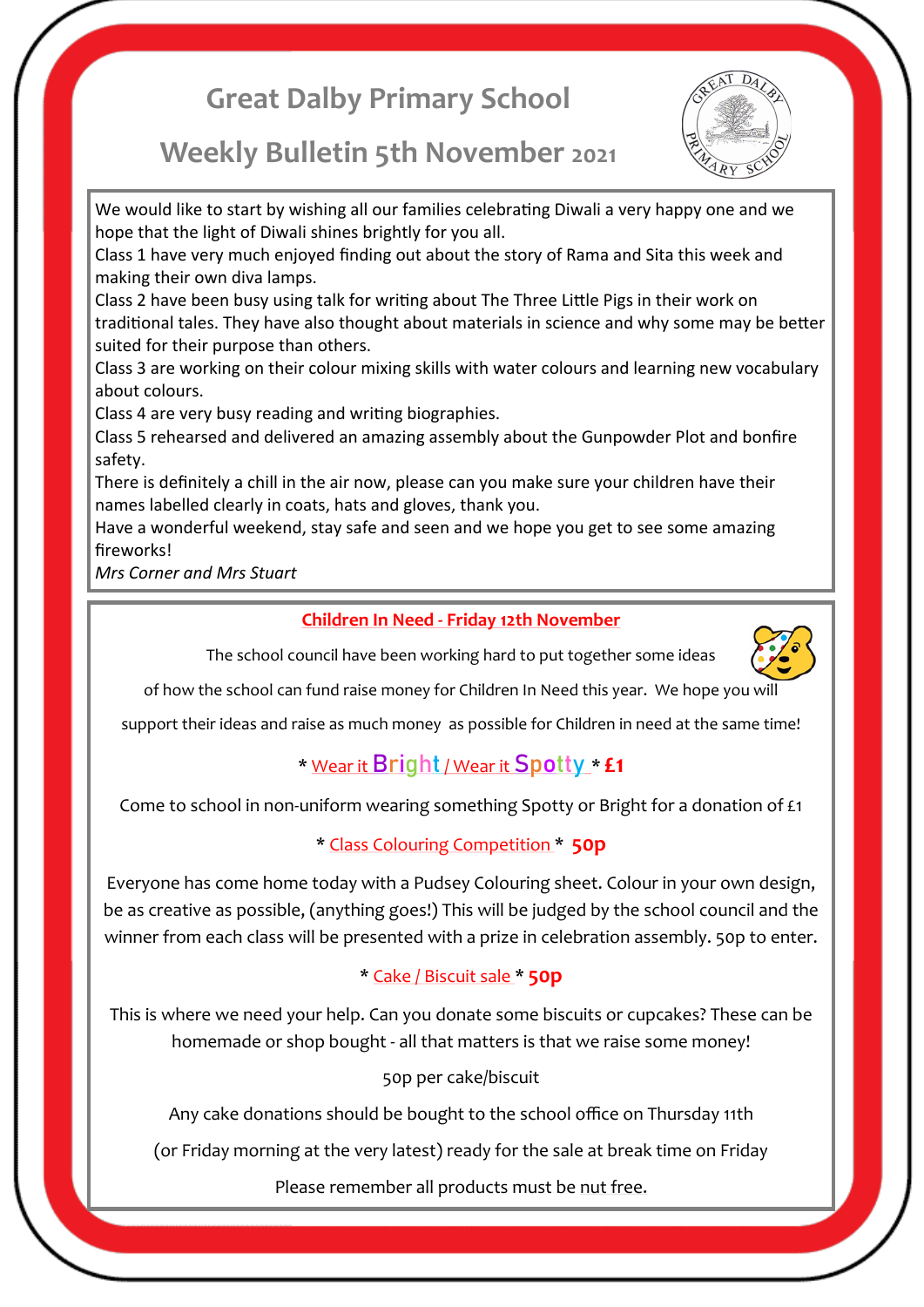

#### **Important Information - Class 4**

PE lessons are now on Mondays and Thursdays

Monday 8th - Remember to enter school through the office front door as there will be no access down the side of school due to maintenance work.